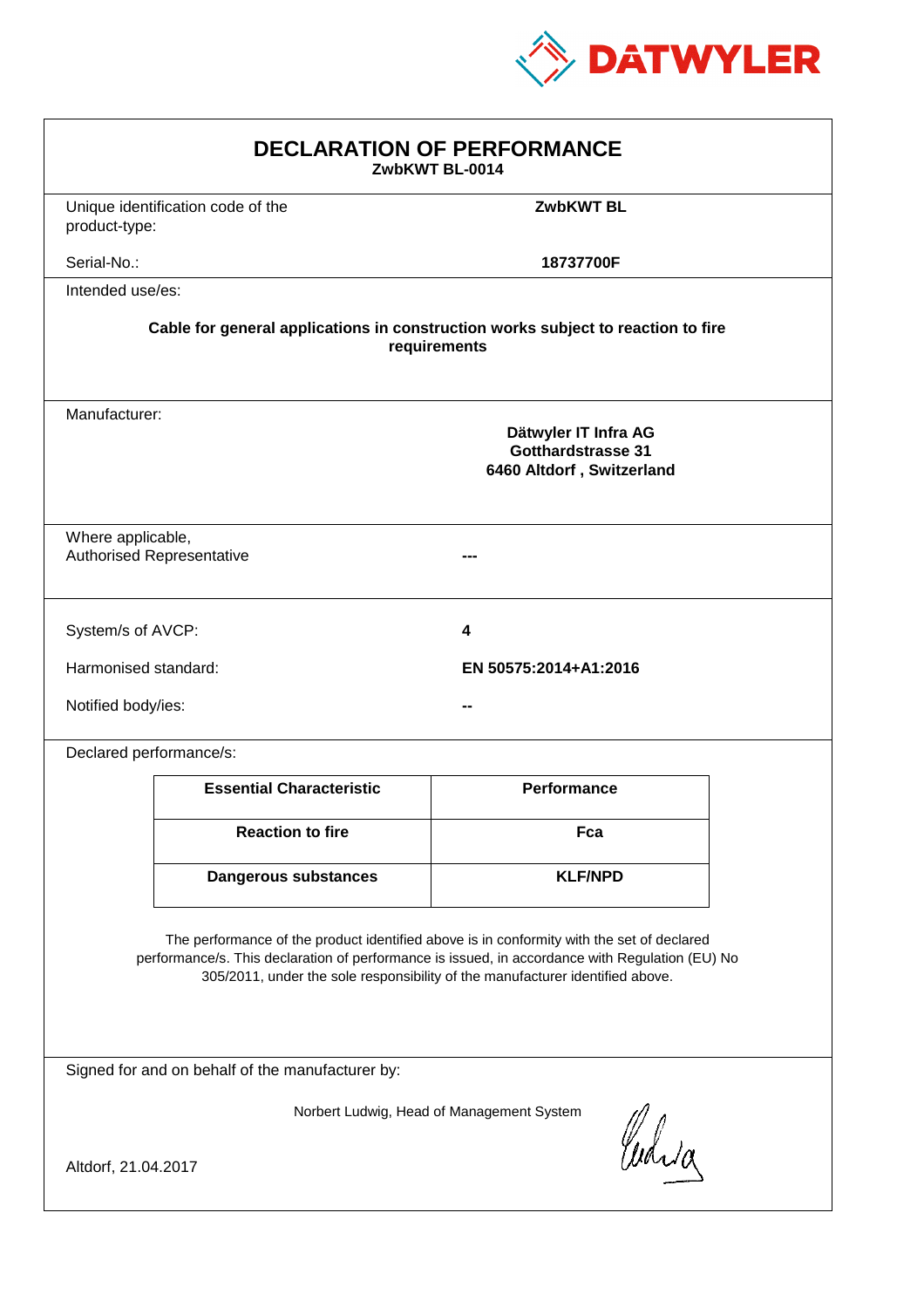

| LEISTUNGSERKLÄRUNG<br>ZwbKWT BL-0014                                                                                                                                                                                                                       |                                                                         |                  |  |
|------------------------------------------------------------------------------------------------------------------------------------------------------------------------------------------------------------------------------------------------------------|-------------------------------------------------------------------------|------------------|--|
|                                                                                                                                                                                                                                                            | Eindeutiger Kenncode des Produkttyps:                                   | <b>ZwbKWT BL</b> |  |
| Serien-Nr.:                                                                                                                                                                                                                                                |                                                                         | 18737700F        |  |
| Verwendungszweck(e):                                                                                                                                                                                                                                       |                                                                         |                  |  |
| Kabel/Leitung für allgemeine Anwendungen in Bauwerken in Bezug auf die<br>Anforderungen an das Brandverhalten                                                                                                                                              |                                                                         |                  |  |
| Hersteller:                                                                                                                                                                                                                                                | Dätwyler IT Infra AG<br>Gotthardstrasse 31<br>6460 Altdorf, Switzerland |                  |  |
|                                                                                                                                                                                                                                                            | Wo anwendbar, Bevollmächtigter:                                         |                  |  |
| Leistungsbeständigkeit:                                                                                                                                                                                                                                    | System(e) zur Bewertung und Überprüfung der                             | 4                |  |
|                                                                                                                                                                                                                                                            | Harmonisierte Norm:<br>EN 50575:2014+A1:2016                            |                  |  |
| Notifizierte Stelle(n):                                                                                                                                                                                                                                    |                                                                         |                  |  |
| Erklärte Leistung(en):                                                                                                                                                                                                                                     |                                                                         |                  |  |
|                                                                                                                                                                                                                                                            | <b>Wesentliche Merkmale</b>                                             | Leistung         |  |
|                                                                                                                                                                                                                                                            | <b>Brandverhalten</b>                                                   | Fca              |  |
|                                                                                                                                                                                                                                                            | Gefährliche Stoffe                                                      | <b>KLF/NPD</b>   |  |
| Die Leistung des vorstehenden Produkts entspricht der erklärten Leistung/den erklärten<br>Leistungen. Für die Erstellung der Leistungserklärung im Einklang mit der Verordnung (EU) Nr.<br>305/2011 ist allein der obengenannte Hersteller verantwortlich. |                                                                         |                  |  |
| Unterzeichnet für den Hersteller und im Namen des Herstellers von:                                                                                                                                                                                         |                                                                         |                  |  |
| Norbert Ludwig, Head of Management System<br>Whia<br>Altdorf, 21.04.2017                                                                                                                                                                                   |                                                                         |                  |  |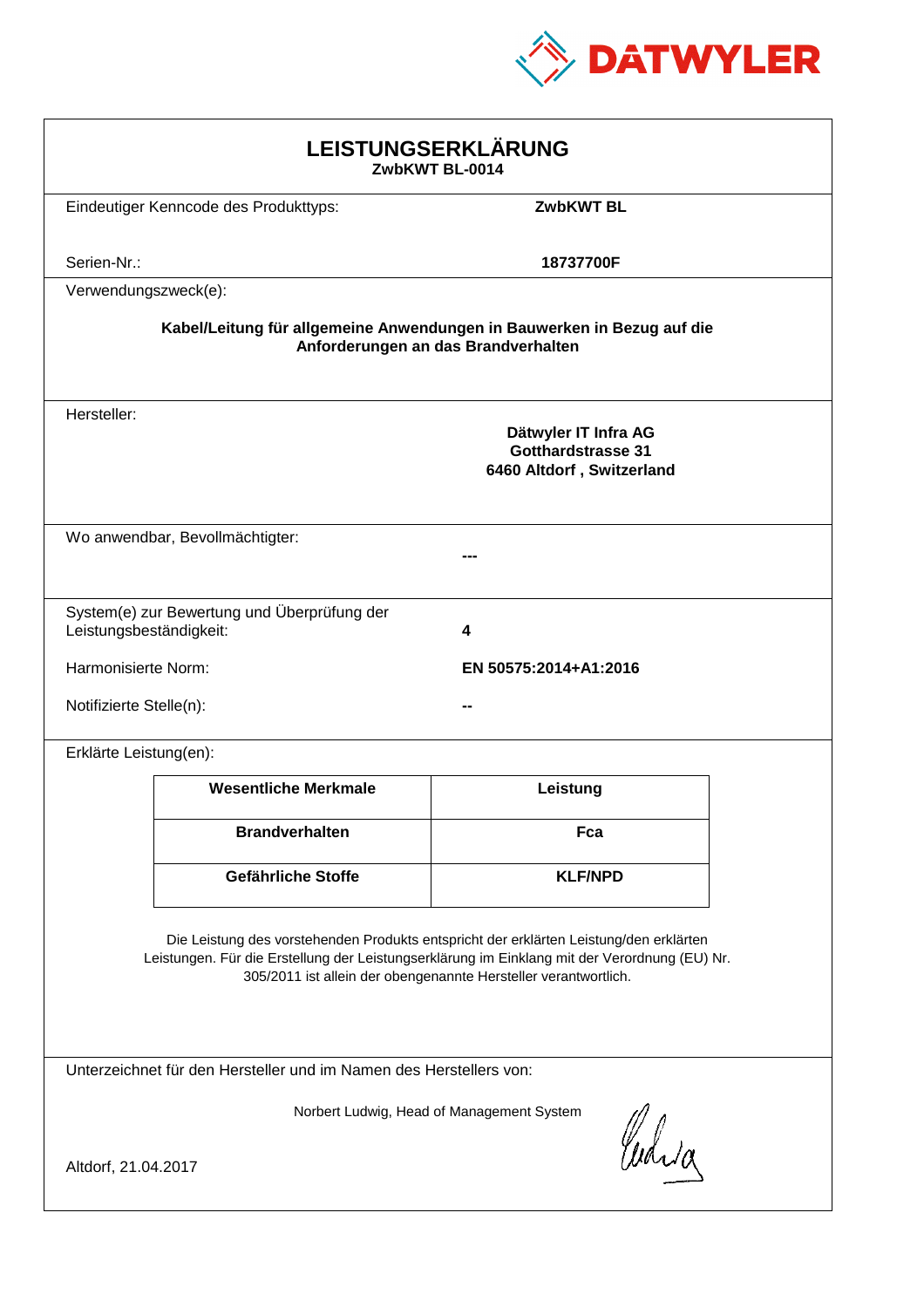

| <b>PRESTATIEVERKLARING</b><br>ZwbKWT BL-0014                                                                                                                                                                                                                                |                                  |                                                                                |  |
|-----------------------------------------------------------------------------------------------------------------------------------------------------------------------------------------------------------------------------------------------------------------------------|----------------------------------|--------------------------------------------------------------------------------|--|
| producttype:                                                                                                                                                                                                                                                                | Unieke identificatiecode van het | <b>ZwbKWT BL</b>                                                               |  |
| Serienr.:                                                                                                                                                                                                                                                                   |                                  | 18737700F                                                                      |  |
| Beoogd(e) gebruik(en):                                                                                                                                                                                                                                                      |                                  |                                                                                |  |
| Kabels voor algemene toepassingen in bouwwerken die onder<br>voorschriften inzake materiaalgedrag bij brand vallen                                                                                                                                                          |                                  |                                                                                |  |
| Fabrikant:                                                                                                                                                                                                                                                                  |                                  | Dätwyler IT Infra AG<br><b>Gotthardstrasse 31</b><br>6460 Altdorf, Switzerland |  |
| indien van toepassing, Gemachtigde:                                                                                                                                                                                                                                         |                                  |                                                                                |  |
| Het systeem of de systemen voor de<br>beoordeling en verificatie van de<br>4<br>prestatiebestendigheid:<br>Geharmoniseerde norm:<br>EN 50575:2014+A1:2016<br>Aangemelde instantie(s):                                                                                       |                                  |                                                                                |  |
| Aangegeven prestatie(s)                                                                                                                                                                                                                                                     |                                  |                                                                                |  |
|                                                                                                                                                                                                                                                                             | Essentiële kenmerken             | <b>Prestatie</b>                                                               |  |
|                                                                                                                                                                                                                                                                             | <b>Brandreactie</b>              | Fca                                                                            |  |
|                                                                                                                                                                                                                                                                             | Gevaarlijke stoffen              | <b>KLF/NPD</b>                                                                 |  |
| De prestaties van het hierboven omschreven product zijn conform de aangegeven prestaties. Deze<br>prestatieverklaring wordt in overeenstemming met Verordening (EU) nr. 305/2011 onder de exclusieve<br>verantwoordelijkheid van de hierboven vermelde fabrikant verstrekt. |                                  |                                                                                |  |
| Ondertekend voor en namens de fabrikant door:                                                                                                                                                                                                                               |                                  |                                                                                |  |
| Norbert Ludwig, Head of Management System<br>Cudia<br>Altdorf, 21.04.2017                                                                                                                                                                                                   |                                  |                                                                                |  |
|                                                                                                                                                                                                                                                                             |                                  |                                                                                |  |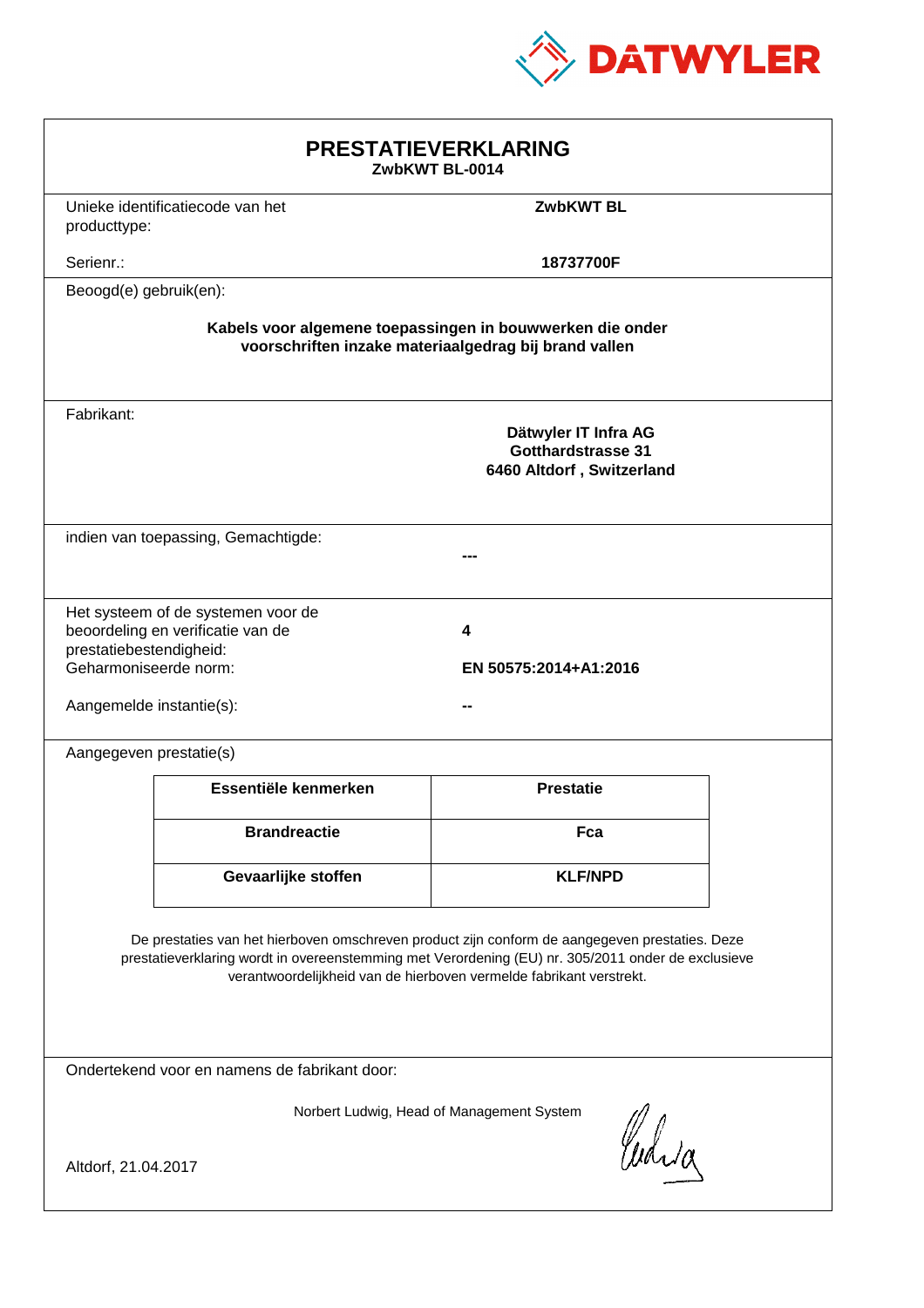

| Code d'identification unique du<br>produit type:<br>Numéro de série:<br>Usage(s) prévu(s):<br>Fabricant:                                                                                                                                                         | <b>ZwbKWT BL</b><br>18737700F                                                                                  |  |  |  |  |
|------------------------------------------------------------------------------------------------------------------------------------------------------------------------------------------------------------------------------------------------------------------|----------------------------------------------------------------------------------------------------------------|--|--|--|--|
|                                                                                                                                                                                                                                                                  |                                                                                                                |  |  |  |  |
|                                                                                                                                                                                                                                                                  |                                                                                                                |  |  |  |  |
|                                                                                                                                                                                                                                                                  |                                                                                                                |  |  |  |  |
|                                                                                                                                                                                                                                                                  | Câble pour applications générales dans les ouvrages de construction soumis<br>aux exigences de réaction au feu |  |  |  |  |
|                                                                                                                                                                                                                                                                  | Dätwyler IT Infra AG<br><b>Gotthardstrasse 31</b><br>6460 Altdorf, Switzerland                                 |  |  |  |  |
| Le cas échéant, Mandataire                                                                                                                                                                                                                                       |                                                                                                                |  |  |  |  |
| Système(s) d'évaluation et de<br>vérification de la constance des<br>4<br>performances:<br>Norme harmonisée:<br>Organisme(s) notifié(s):                                                                                                                         | EN 50575:2014+A1:2016                                                                                          |  |  |  |  |
| Performance(s) déclarée(s):                                                                                                                                                                                                                                      |                                                                                                                |  |  |  |  |
| Caractéristique essentielle                                                                                                                                                                                                                                      | <b>Performance</b>                                                                                             |  |  |  |  |
| <b>Réaction au feu</b>                                                                                                                                                                                                                                           | Fca                                                                                                            |  |  |  |  |
| <b>Substances dangereuses</b>                                                                                                                                                                                                                                    | <b>KLF/NPD</b>                                                                                                 |  |  |  |  |
| Les performances du produit identifié ci-dessus sont conformes aux performances déclarées.<br>Conformément au règlement (UE) no 305/2011, la présente déclaration des performances est<br>établie sous la seule responsabilité du fabricant mentionné ci-dessus. |                                                                                                                |  |  |  |  |
| Signé pour le fabricant et en son nom par:                                                                                                                                                                                                                       |                                                                                                                |  |  |  |  |
| Norbert Ludwig, Head of Management System<br>Curia<br>Altdorf, 21.04.2017                                                                                                                                                                                        |                                                                                                                |  |  |  |  |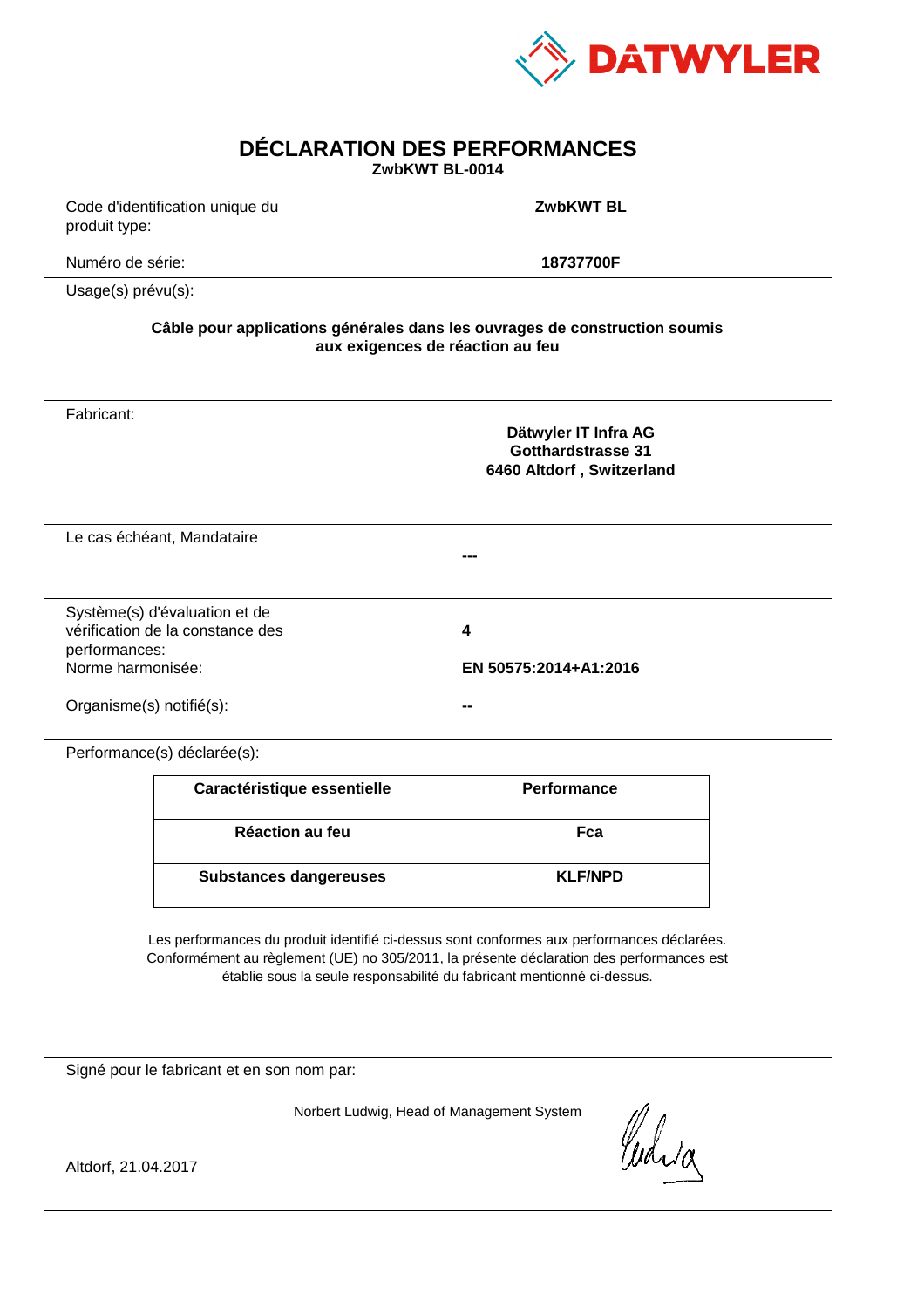

| <b>DECLARACIÓN DE PRESTACIONES</b><br>ZwbKWT BL-0014                                                                                                                                                                                                                                           |                                                                                                        |                            |  |  |
|------------------------------------------------------------------------------------------------------------------------------------------------------------------------------------------------------------------------------------------------------------------------------------------------|--------------------------------------------------------------------------------------------------------|----------------------------|--|--|
| producto tipo:                                                                                                                                                                                                                                                                                 | Código de identificación única del                                                                     | <b>ZwbKWT BL</b>           |  |  |
| Número de serie:                                                                                                                                                                                                                                                                               |                                                                                                        | 18737700F                  |  |  |
| Usos previstos:                                                                                                                                                                                                                                                                                |                                                                                                        |                            |  |  |
|                                                                                                                                                                                                                                                                                                | Cable sujeto a requisitos de reacción al fuego para aplicaciones generales en obras<br>de construcción |                            |  |  |
| Fabricante:                                                                                                                                                                                                                                                                                    | Dätwyler IT Infra AG<br><b>Gotthardstrasse 31</b><br>6460 Altdorf, Switzerland                         |                            |  |  |
|                                                                                                                                                                                                                                                                                                | En su caso, Representante autorizado:                                                                  |                            |  |  |
| (EVCP):<br>Norma armonizada:<br>Organismos notificados:                                                                                                                                                                                                                                        | Sistemas de evaluación y verificación<br>de la constancia de las prestaciones                          | 4<br>EN 50575:2014+A1:2016 |  |  |
|                                                                                                                                                                                                                                                                                                | Prestaciones declaradas:                                                                               |                            |  |  |
|                                                                                                                                                                                                                                                                                                | Característica esencial                                                                                | <b>Prestaciones</b>        |  |  |
|                                                                                                                                                                                                                                                                                                | Reacción al fuego                                                                                      | Fca                        |  |  |
|                                                                                                                                                                                                                                                                                                | <b>Sustancias peligrosas</b>                                                                           | <b>KLF/NPD</b>             |  |  |
| Las prestaciones del producto identificado anteriormente son conformes con el conjunto de<br>prestaciones declaradas. La presente declaración de prestaciones se emite, de conformidad con<br>el Reglamento (UE) nº 305/2011, bajo la sola responsabilidad del fabricante arriba identificado. |                                                                                                        |                            |  |  |
|                                                                                                                                                                                                                                                                                                | Firmado por y en nombre del fabricante por:                                                            |                            |  |  |
| Norbert Ludwig, Head of Management System<br>Curia<br>Altdorf, 21.04.2017                                                                                                                                                                                                                      |                                                                                                        |                            |  |  |